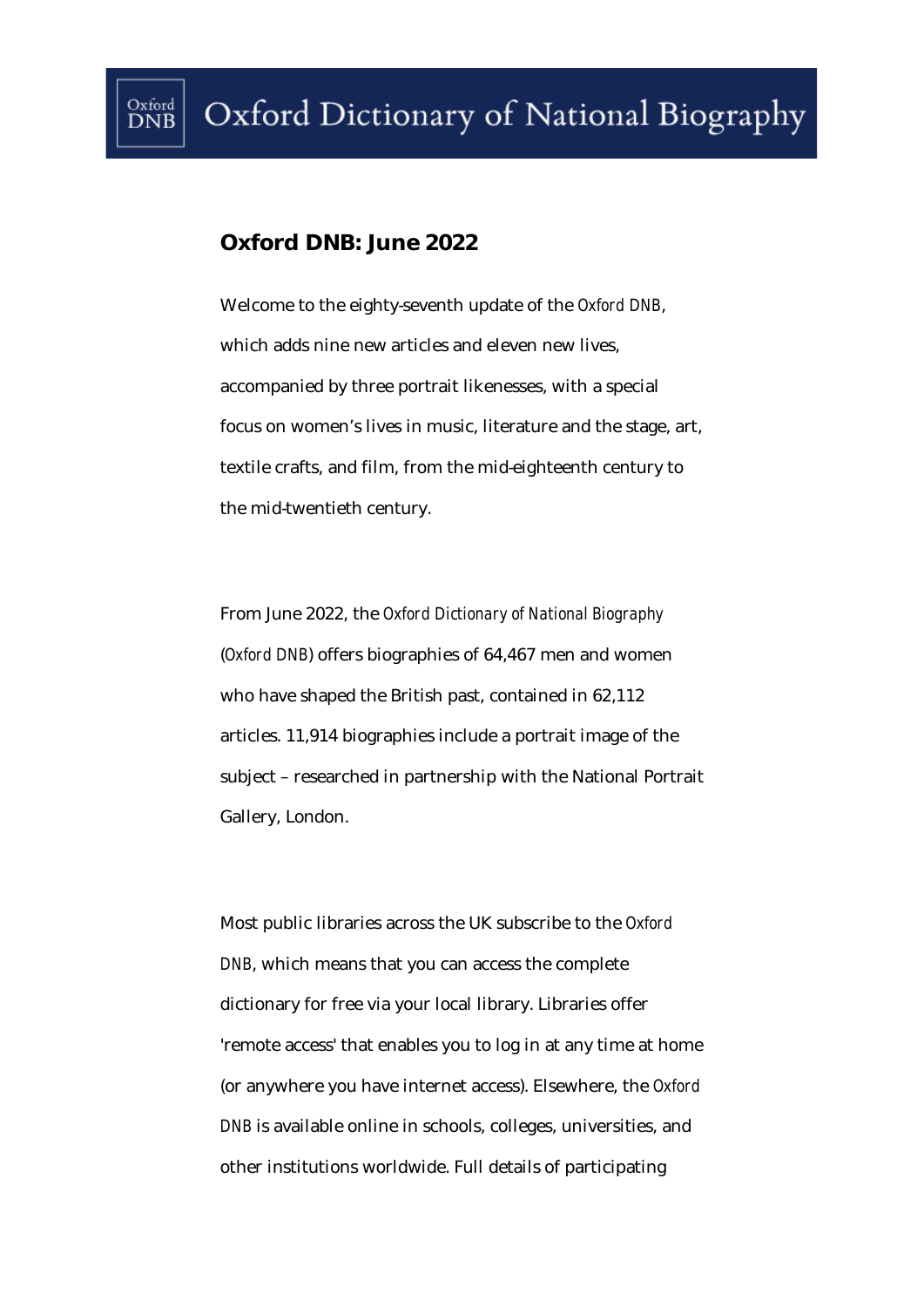British public libraries, and how to gain access to the complete dictionary, are available [here.](https://www.oxforddnb.com/page/subscribe)

## **June 2022: summary of newly-added lives**

The French-born, and Italian-trained, opera singer **Elisabeth Rossa Duparc [La Francesina] (***c.***1715–1778)** was in England by 1736, when she performed before the royal family at Kensington Palace, and spent the rest of her life there. From 1737 until 1746 she was Handel's leading soprano for his Italian operas and English oratorios. Her 'natural warble, and agility of voice' inspired several 'bird' songs. After retiring from performance, she took up painting and exhibited pastel portraits. She was buried in Hammersmith. The author, traveller, and figure of scandal,

## **Isabella Howard [***née* **Byron], countess of Carlisle (1721–**

**1795)**, married the fourth earl of Carlisle in 1743, becoming mistress of Castle Howard, a patron of music, and an occasional poet. Her second marriage, to a studious younger baronet, ended in scandal when she moved abroad, and spent seventeen years travelling on the continent before returning to live in Bath in 1787. She published a moral essay of maxims for young married women, which enjoyed literary success, though her personal reputation excluded her from the female intellectual circles to which she might otherwise have been admitted. The actress, novelist, and correspondent, **Mary Ann Hunn (1747–1827)**, from an Irish family, moved to London where she married the lawyer,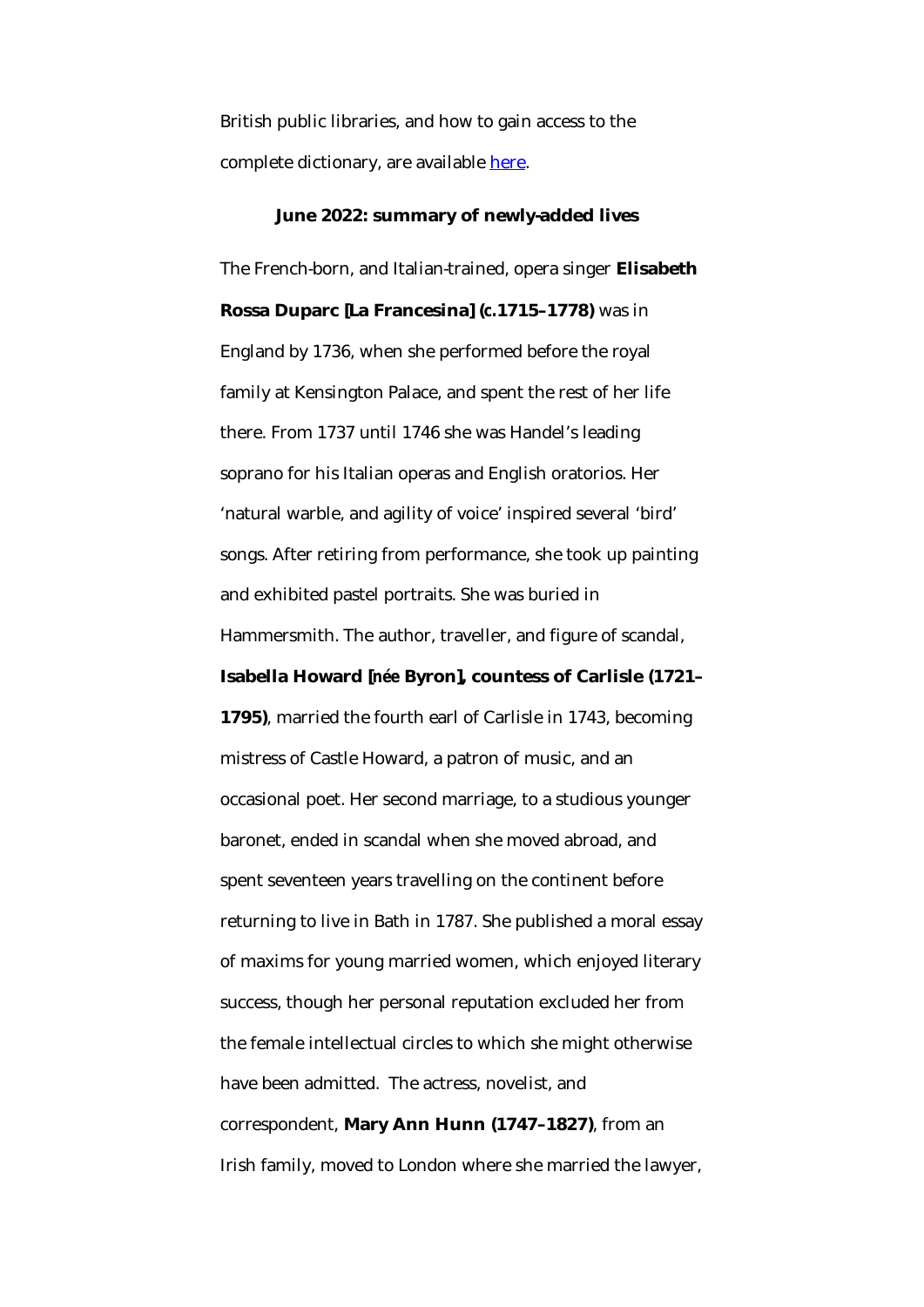poet, and pamphleteer, **George Canning (1736–1771)**, a self-confessed libertine. Their children included the future prime minister, also named George Canning, who was brought up by her brother-in-law after she was widowed. Needing an income, she took to the stage and in the face of hostile audiences. She meanwhile gave birth to five further children with a fellow actor. Her novel *The Offspring of Fancy* (1778) reflected her own experience of women's vulnerability and the lottery of marriage. The failure of another marriage left her dependent on her politician son, who persuaded her to leave the stage in 1791. Their relationship, mainly conducted by correspondence, dominated the remainder of her life, twenty years of which were spent as a resident of Bath. The painter, ornithologist, and naturalist, **Elizabeth Gwillim [***née* **Symonds], Lady Gwillim (1763–1807**), was born in Hereford, where she received an artistic education before her marriage to the legal writer and judge, **Sir Henry Gwillim (1759–1837**), whom she accompanied to India when he was appointed a judge in the supreme court at Madras. She began painting birds soon after her arrival in India. Her paintings were exceptional for their size (preceding the full-length portraits of birds by James John Audubon) and were outstanding in terms of her attention to the placement of the birds' feathers and the patterning of individual feathers. In total 104 different species have been identified in them. She also took lessons in botany, acquired plants and accounts of their local names and uses from local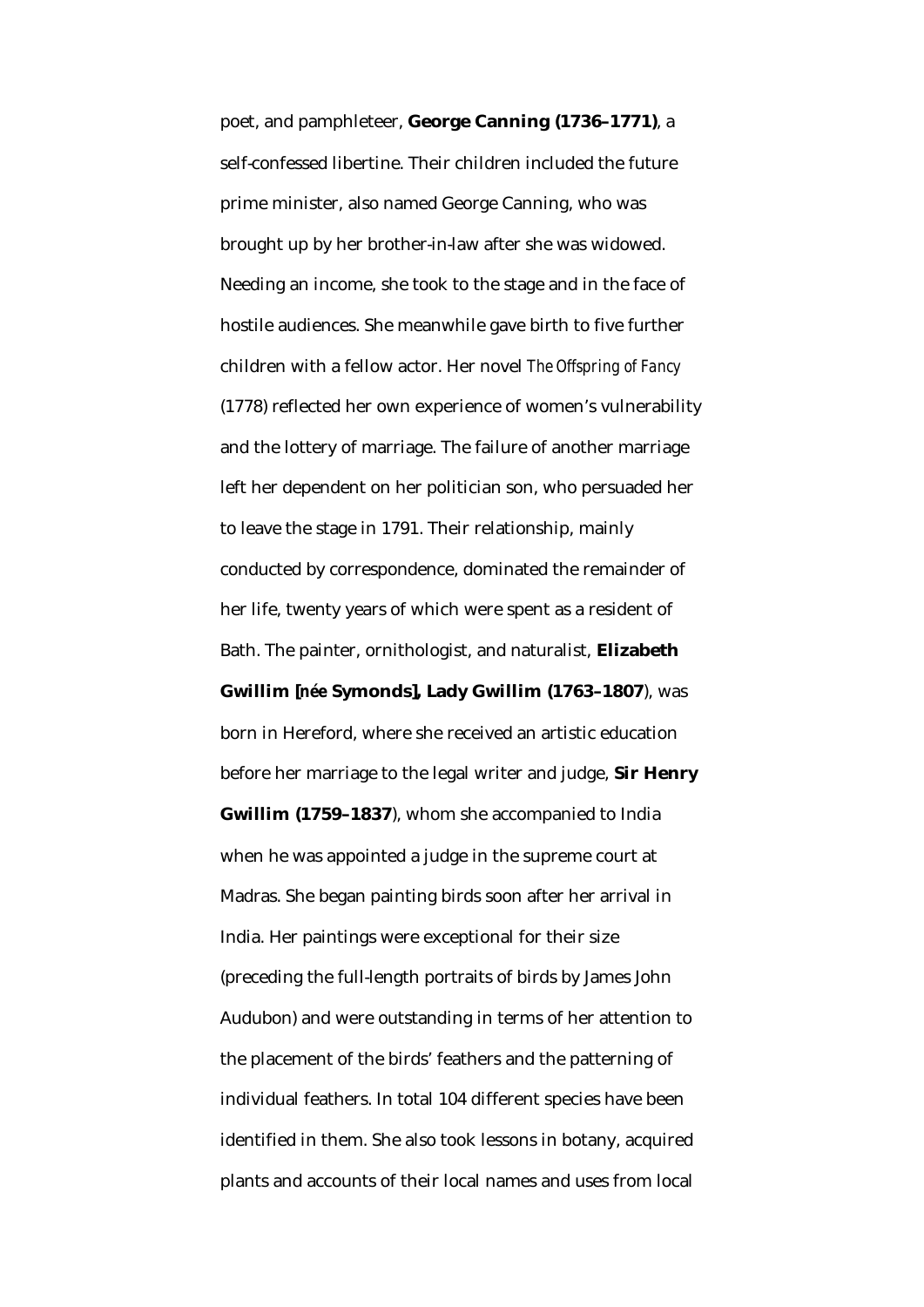Indian plant collectors, doctors, and brahmins and sent seeds, plants, and trees to the Brompton Botanic Garden. She is credited with introducing two new species to Britain. Her paintings remained unknown until over a century after her death. The parents of the Norwich artist **Emily Stannard [née Coppin] (1802–1885)** were both amateur artists in the city, and it was presumably through them that she learned to paint, first exhibiting in 1816. Greatly influenced by Dutch still life, she went on to exhibit paintings of flowers, fruit, and game. She went on to marry another Norwich artist, Joseph Stannard, and continued to exhibit until 1883, living and working in Norwich through her entire life. The Honiton, Devon, lace manufacturer and dealer, **Charlotte** 

**Elizabeth Treadwin [***née* **Dobbs] (1821–1890)** is believed to have been an apprentice to a dressmaker and milliner, before herself opening a school where children were taught lace-making. She established a successful business in Exeter making and selling lace, soon receiving a royal warrant from Queen Victoria. She had a background in fashion and was ambitious, taking great care over designs, and trying to maintain the standard of the Devon lace industry. She exhibited a Devonshire (or Honiton) lace flounce at the Great Exhibition in 1851. Her legacy was not only her skilled work and achievements as a lace maker, designer, teacher, and author, but also as a historian and collector of lace. The legacy of the weaver, **Margery Maud Gildersleeve Kendon [***other name* **Marjorie Kendon] (1902–1985)** was the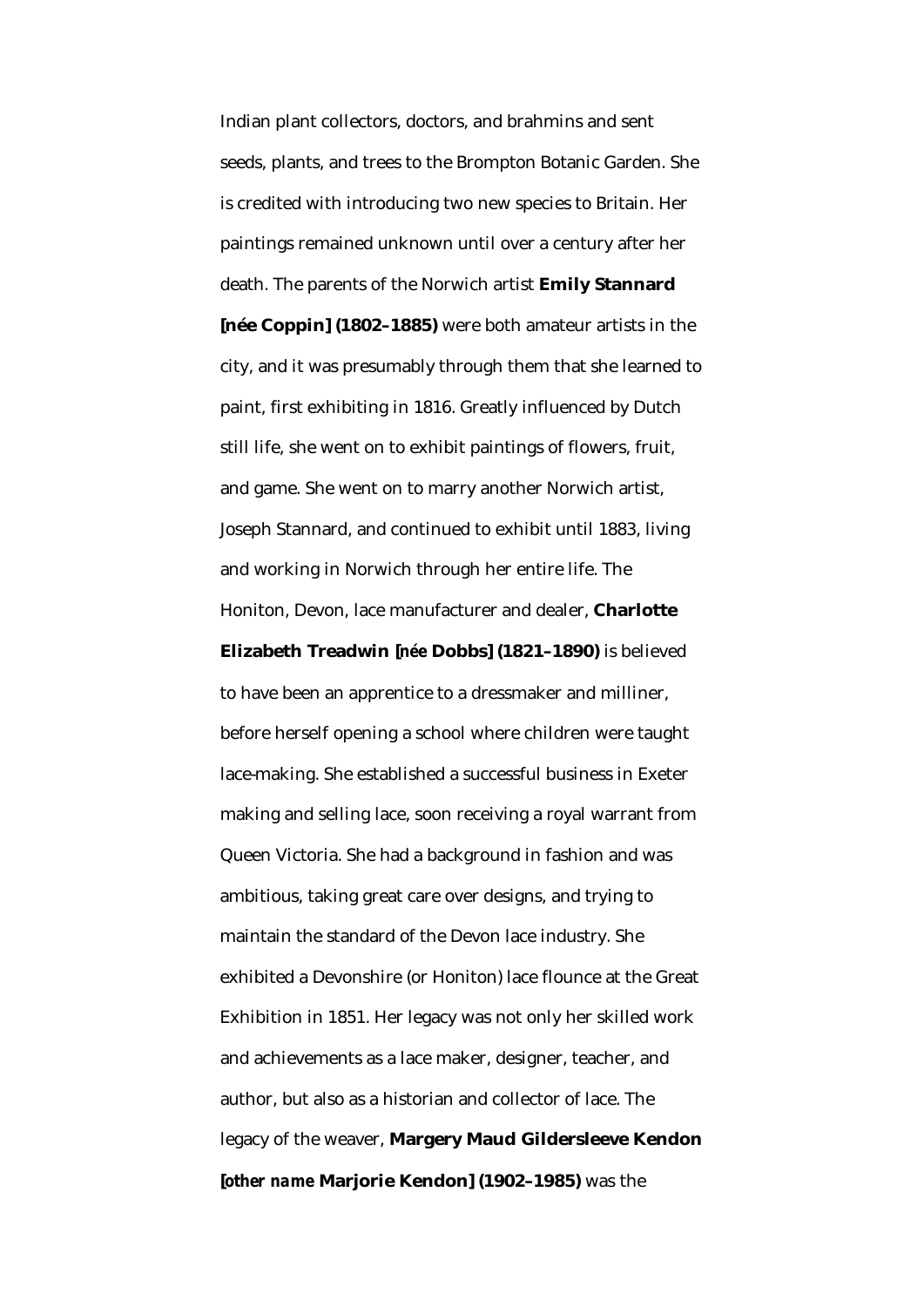collection and preservation of craft methods and the teaching of handmade textile practices, especially spinning and weaving. After starting a millinery shop in Tunbridge Wells, she became interested in weaving, and was drawn to the workshop in Ditchling, East Sussex, of Ethel Mairet, the leading figure in the revival of hand-weaving in Britain, going on to establish her own workshop at Midhurst, Kent. She travelled widely in Scandinavia, north-Eastern Europe, Wales, Scotland, and Ireland, recording and collecting traditions of indigenous textile production. The writer, film critic, and film curator**, Iris Barry, [***née* **Iris Sylvia Symes Crump] (1895–1969)**, had her first poetry published in 1914, bringing her to the attention of Ezra Pound, and later Wyndham Lewis. In 1924 she began writing what came to be recognized as the first serious film criticism to be published in Britain, in which film was discussed as an art as well as an industry. In 1932 she moved to the USA where she became curator of the Museum of Modern Art's film library, superintending the acquisition of historic and contemporary films. For the film-maker, writer, and feminist scholar, **Noreen Jean [Jill] Craigie (1911–1999)** the Second World

War proved liberating, with opportunities in film-making as a scriptwriter for the British Council. She became one of very few women directing documentary films in the 1940s. In the postwar era her documentaries explored reconstruction, displaced children in war-torn conditions, and the impact of nationalization on the coal-mining industry. She also